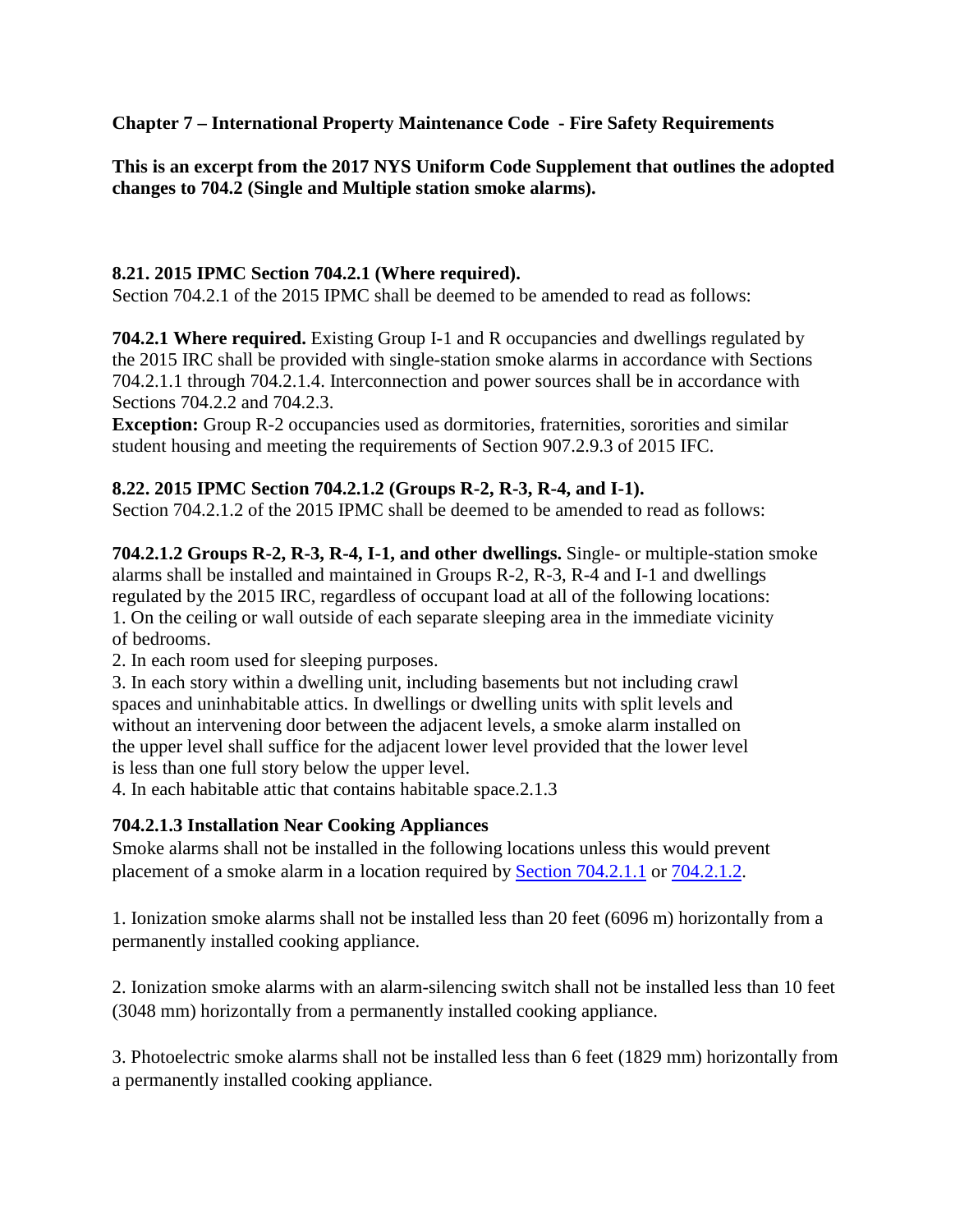## **704.2.1.4 Installation Near Bathrooms**

Smoke alarms shall be installed not less than 3 feet (914 mm) horizontally from the door or opening of a [bathroom](https://up.codes/viewer/new_york/ipmc-2015/chapter/2/definitions#bathroom) that contains a bathtub or shower unless this would prevent placement of a smoke alarm required by [Section 704.2.1.1](https://up.codes/viewer/new_york/ipmc-2015/chapter/7/fire-safety-requirements#704.2.1.1) or [704.2.1.2.](https://up.codes/viewer/new_york/ipmc-2015/chapter/7/fire-safety-requirements#704.2.1.2)

## **704.2.2 Interconnection**

Where more than one smoke alarm is required to be installed within an individual *dwelling* or *[sleeping unit](https://up.codes/viewer/new_york/ipmc-2015/chapter/2/definitions#sleeping_unit)*, the smoke alarms shall be interconnected in such a manner that the activation of one alarm will activate all of the alarms in the individual unit. Physical interconnection of smoke alarms shall not be required where listed wireless alarms are installed and all alarms sound upon activation of one alarm. The alarm shall be clearly audible in all [bedrooms](https://up.codes/viewer/new_york/ipmc-2015/chapter/2/definitions#bedroom) over background noise levels with all intervening doors closed.

#### **Exceptions:**

1. Interconnection is not required in buildings that are not undergoing *alterations*, repairs or construction of any kind.

2. Smoke alarms in existing areas are not required to be interconnected where *alterations* or repairs do not result in the removal of interior wall or ceiling finishes exposing the structure, unless there is an attic, crawl space or [basement](https://up.codes/viewer/new_york/ipmc-2015/chapter/2/definitions#basement) available that could provide access for interconnection without the removal of interior finishes.

#### **704.2.3 Power Source**

Single-station smoke alarms shall receive their primary power from the building wiring provided that such wiring is served from a commercial source and shall be equipped with a battery backup. Smoke alarms with integral strobes that are not equipped with battery backup shall be connected to an emergency electrical system. Smoke alarms shall emit a signal when the batteries are low. Wiring shall be permanent and without a disconnecting switch other than as required for overcurrent protection.

#### **Exceptions:**

1. Smoke alarms are permitted to be solely battery operated in existing buildings where no construction is taking place.

2. Smoke alarms are permitted to be solely battery operated in buildings that are not served from a commercial power source.

3. Smoke alarms are permitted to be solely battery operated in existing areas of buildings undergoing *alterations* or repairs that do not result in the removal of interior walls or ceiling finishes exposing the structure, unless there is an attic, crawl space or *[basement](https://up.codes/viewer/new_york/ipmc-2015/chapter/2/definitions#basement)* available that could provide access for building wiring without the removal of interior finishes.